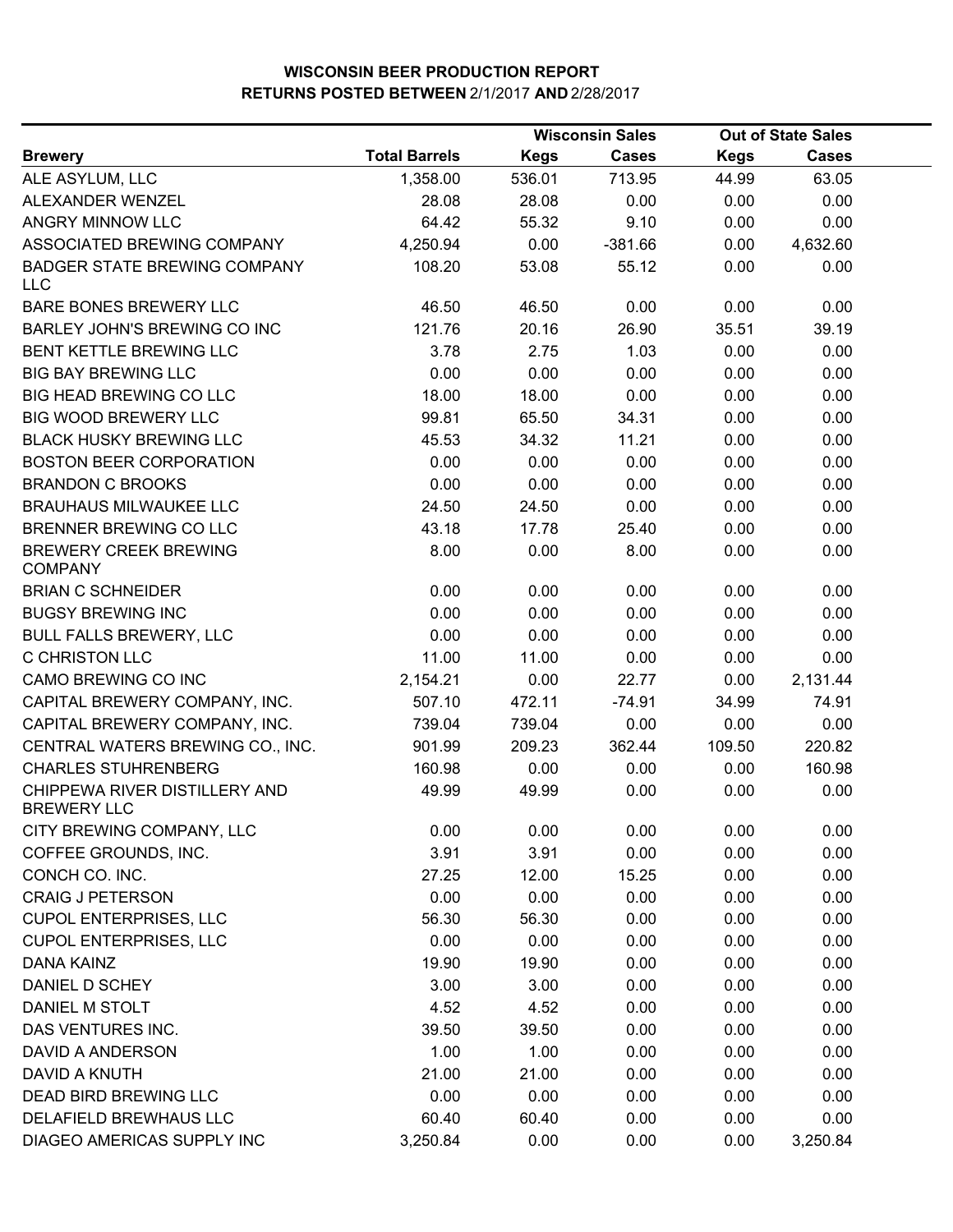|                                                            |                      |             | <b>Wisconsin Sales</b> |             | <b>Out of State Sales</b> |  |
|------------------------------------------------------------|----------------------|-------------|------------------------|-------------|---------------------------|--|
| <b>Brewery</b>                                             | <b>Total Barrels</b> | <b>Kegs</b> | <b>Cases</b>           | <b>Kegs</b> | Cases                     |  |
| DJ FEDDERLY MANAGEMENT<br><b>CONSULTANT LLC</b>            | 3.34                 | 3.34        | 0.00                   | 0.00        | 0.00                      |  |
| DOOR COUNTY BREWING CO LLC                                 | 143.00               | 143.00      | 0.00                   | 0.00        | 0.00                      |  |
| DOOR COUNTY BREWING CO LLC                                 | 2.00                 | 2.00        | 0.00                   | 0.00        | 0.00                      |  |
| DRIFTLESS BREWING COMPANY LLC                              | 8.00                 | 8.00        | 0.00                   | 0.00        | 0.00                      |  |
| <b>DUBUQUE BREWING &amp; MALTING</b><br><b>COMPANY LLC</b> | 13.21                | 0.00        | 0.00                   | 4.50        | 8.71                      |  |
| <b>EAGLE TRACE BREWING COMPANY</b><br><b>LLC</b>           | 2.75                 | 2.75        | 0.00                   | 0.00        | 0.00                      |  |
| <b>ESSER DISTRIBUTING CO INC</b>                           | 0.00                 | 0.00        | 0.00                   | 0.00        | 0.00                      |  |
| EVANS BREWING COMPANY INC                                  | 153.48               | 0.00        | 0.00                   | 0.00        | 153.48                    |  |
| FERMENTORIUM BEVERAGE<br><b>COMPANY LLC</b>                | 42.26                | 33.77       | 8.49                   | 0.00        | 0.00                      |  |
| FIVE STAR BREWING CO INC.                                  | 1,504.46             | 0.00        | 12.85                  | 0.00        | 1,491.61                  |  |
| FOX RIVER BREWING COMPANY II, LLC                          | 134.34               | 134.34      | 0.00                   | 0.00        | 0.00                      |  |
| FOX RIVER BREWING COMPANY, LLC                             | 82.88                | 82.88       | 0.00                   | 0.00        | 0.00                      |  |
| <b>FRANKENMUTH BREWING COMPANY</b>                         | 0.00                 | 0.00        | 0.00                   | 0.00        | 0.00                      |  |
| <b>FRESAR INC</b>                                          | 1.19                 | 0.90        | 0.29                   | 0.00        | 0.00                      |  |
| <b>FULTON LLC</b>                                          | 38.77                | 8.00        | 30.77                  | 0.00        | 0.00                      |  |
| GD3 LLC                                                    | 188.48               | 188.48      | 0.00                   | 0.00        | 0.00                      |  |
| GD4, LLC                                                   | 92.00                | 92.00       | 0.00                   | 0.00        | 0.00                      |  |
| GJS SALES, INC.                                            | 106.15               | 0.00        | 106.15                 | 0.00        | 0.00                      |  |
| <b>GOOD CITY BREWING LLC</b>                               | 74.77                | 65.89       | 8.88                   | 0.00        | 0.00                      |  |
| <b>GRANITE CITY RESTAURANT</b><br><b>OPERATIONS INC</b>    | 6.45                 | 6.45        | 0.00                   | 0.00        | 0.00                      |  |
| <b>GRANT PAULY</b>                                         | 301.77               | 100.76      | 176.09                 | 8.83        | 16.09                     |  |
| <b>GRAY BREWING CO.</b>                                    | 67.24                | 25.50       | 21.12                  | 13.00       | 7.62                      |  |
| <b>GREEN BAY BREWING COMPANY</b>                           | 364.61               | 147.64      | 194.69                 | 14.66       | 7.62                      |  |
| <b>GREENVIEW BREWING LLC</b>                               | 11.32                | 7.25        | 4.07                   | 0.00        | 0.00                      |  |
| <b>GUY R LILJA</b>                                         | 0.00                 | 0.00        | 0.00                   | 0.00        | 0.00                      |  |
| <b>GWBC LLC</b>                                            | 0.00                 | 0.00        | 0.00                   | 0.00        | 0.00                      |  |
| HANSON BREWING COMPANY LLC                                 | 0.00                 | 0.00        | 0.00                   | 0.00        | 0.00                      |  |
| HILLSBORO BREWING COMPANY LLC                              | 11.17                | 11.17       | 0.00                   | 0.00        | 0.00                      |  |
| HOP HAUS BREWING COMPANY LLC                               | 15.00                | 15.00       | 0.00                   | 0.00        | 0.00                      |  |
| HOP HAUS BREWING COMPANY LLC                               | 40.00                | 40.00       | 0.00                   | 0.00        | 0.00                      |  |
| HORNELL BREWING CO INC                                     | 4,232.80             | 0.00        | 0.01                   | 0.00        | 4,232.79                  |  |
| <b>ISAAC SHOWAKI</b>                                       | 428.08               | 13.75       | 414.33                 | 0.00        | 0.00                      |  |
| JACOB LEINENKUGEL BREWING CO.,<br><b>LLC</b>               | 10,666.50            | 326.97      | 2,937.47               | 1,724.20    | 5,677.86                  |  |
| <b>JEAN M LANE</b>                                         | 0.00                 | 0.00        | 0.00                   | 0.00        | 0.00                      |  |
| <b>JEREMY BEACH</b>                                        | 0.00                 | 0.00        | 0.00                   | 0.00        | 0.00                      |  |
| KARBEN4 BREWING LLC                                        | 648.42               | 41.35       | 607.07                 | 0.00        | 0.00                      |  |
| KATCHEVER & CO LLC                                         | 352.88               | 165.41      | 187.47                 | 0.00        | 0.00                      |  |
| KELLERMEISTER BEVERAGES, LLC                               | 22.84                | 22.84       | 0.00                   | 0.00        | 0.00                      |  |
| <b>KUL BREWING LLC</b>                                     | 997.28               | 13.00       | 984.28                 | 0.00        | 0.00                      |  |
| LACROSSE BREWING LLC                                       | 809.38               | 6.50        | 292.46                 | 0.00        | 510.42                    |  |
| LAKEFRONT BREWERY, INC.                                    | 3,304.09             | 1,052.62    | 1,286.15               | 154.07      | 811.25                    |  |
|                                                            |                      |             |                        |             |                           |  |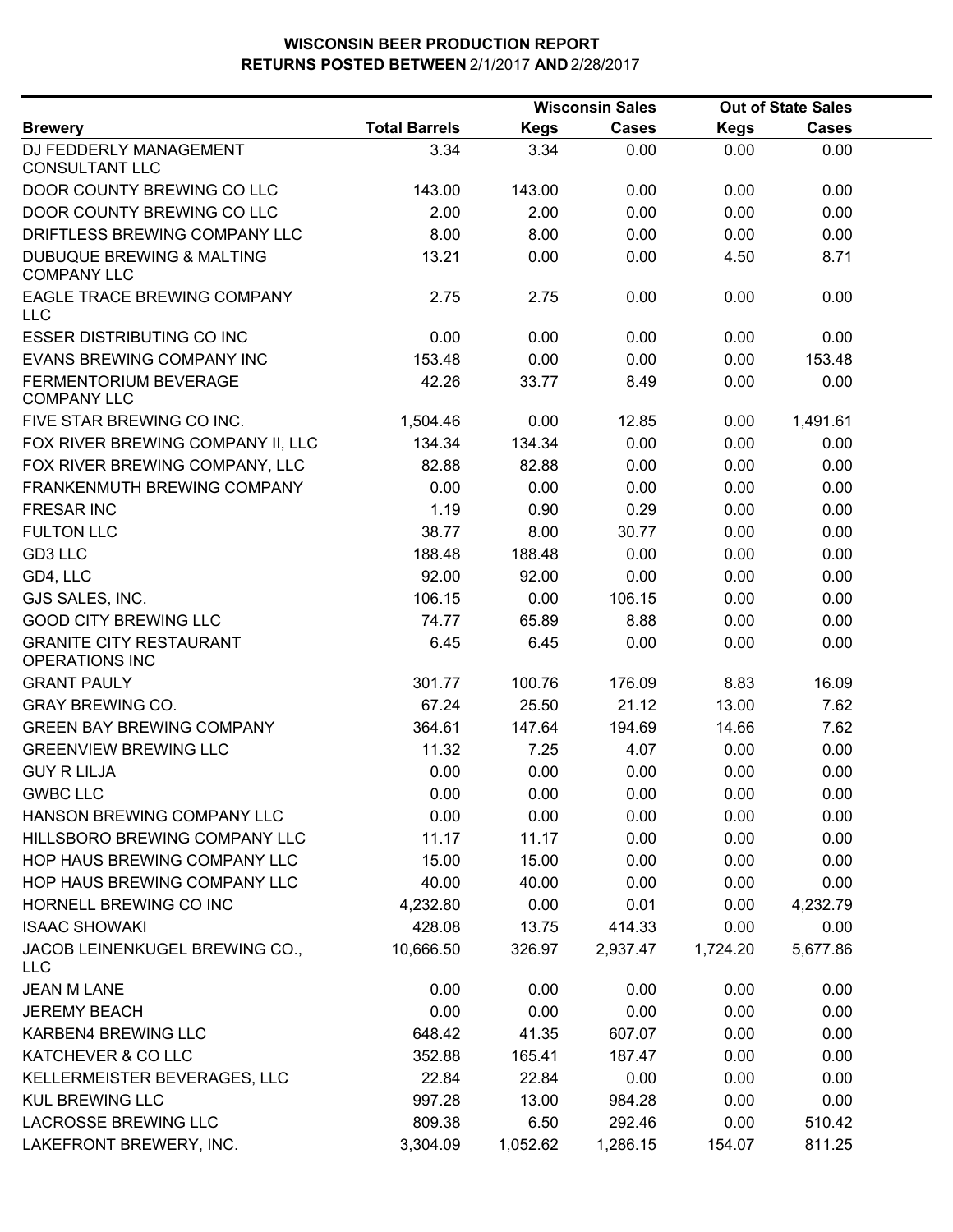|                                             |                      |             | <b>Wisconsin Sales</b> |             | <b>Out of State Sales</b> |  |
|---------------------------------------------|----------------------|-------------|------------------------|-------------|---------------------------|--|
| <b>Brewery</b>                              | <b>Total Barrels</b> | <b>Kegs</b> | <b>Cases</b>           | <b>Kegs</b> | <b>Cases</b>              |  |
| LAKEFRONT BREWERY, INC.                     | 0.00                 | 0.00        | 0.00                   | 0.00        | 0.00                      |  |
| <b>LAZY MONK BREWING LLC</b>                | 35.86                | 24.38       | 11.48                  | 0.00        | 0.00                      |  |
| LEACH GOLF PROPERTIES, INC.                 | 0.00                 | 0.00        | 0.00                   | 0.00        | 0.00                      |  |
| LEATHERHEAD BREWING COMPANY<br><b>LLC</b>   | 8.28                 | 8.28        | 0.00                   | 0.00        | 0.00                      |  |
| <b>LEE BURGESS</b>                          | 0.00                 | 0.00        | 0.00                   | 0.00        | 0.00                      |  |
| <b>LEVI FUNK</b>                            | 0.00                 | 0.00        | 0.00                   | 0.00        | 0.00                      |  |
| LHM BREW PUB, LLC                           | 15.43                | 15.43       | 0.00                   | 0.00        | 0.00                      |  |
| LIKE MINDS BREWING LLC                      | 0.00                 | 0.00        | 0.00                   | 0.00        | 0.00                      |  |
| LOST ISLAND WINE LLC                        | 3.23                 | 3.23        | 0.00                   | 0.00        | 0.00                      |  |
| LUCETTE BREWING COMPANY LLC                 | 74.73                | 45.25       | 3.48                   | 26.00       | 0.00                      |  |
| LUCKYS 1313 BREW PUB INVESTOR<br>LLC        | 39.00                | 39.00       | 0.00                   | 0.00        | 0.00                      |  |
| LUCKYS 1313 BREW PUB INVESTOR<br><b>LLC</b> | 0.00                 | 0.00        | 0.00                   | 0.00        | 0.00                      |  |
| LUCKYS 1313 BREW PUB INVESTOR<br><b>LLC</b> | 0.00                 | 0.00        | 0.00                   | 0.00        | 0.00                      |  |
| MARK ANTHONY BREWING INC                    | 62,810.92            | 0.00        | 31,792.83              | 0.00        | 31,018.09                 |  |
| <b>MARK RIGGLE</b>                          | 0.92                 | 0.92        | 0.00                   | 0.00        | 0.00                      |  |
| <b>MATTHEW J GEARY</b>                      | 13.46                | 12.62       | 0.84                   | 0.00        | 0.00                      |  |
| MILLER BREWING INTERNATIONAL,<br>INC.       | 0.00                 | 0.00        | 0.00                   | 0.00        | 0.00                      |  |
| MILLERCOORS LLC                             | 254.11               | 0.00        | 2.61                   | 251.50      | 0.00                      |  |
| MILLERCOORS LLC                             | 593,243.91           | 10,096.61   | 83,994.92              | 49,688.96   | 449,463.42                |  |
| MILWAUKEE BREWING COMPANY                   | 809.38               | 249.25      | 505.09                 | 4.00        | 51.04                     |  |
| MILWAUKEE BREWING COMPANY                   | 45.00                | 45.00       | 0.00                   | 0.00        | 0.00                      |  |
| MINOCQUA BREWING CO INC                     | 25.75                | 25.75       | 0.00                   | 0.00        | 0.00                      |  |
| <b>MISSION BREWERY INC</b>                  | 0.00                 | 0.00        | 0.00                   | 0.00        | 0.00                      |  |
| MOBCRAFT BEER INC                           | 50.62                | 41.30       | 9.12                   | 0.00        | 0.20                      |  |
| MOOSEJAW PIZZA & BREWING CO LLC             | 104.60               | 100.90      | 3.70                   | 0.00        | 0.00                      |  |
| MOUNTAIN CREST SRL LLC                      | 6,260.17             | 13.25       | 735.52                 | 53.25       | 5,458.15                  |  |
| NATHAN R WARNKE                             | 17.30                | 17.30       | 0.00                   | 0.00        | 0.00                      |  |
| NEW GLARUS BREWING COMPANY                  | 774.93               | 88.25       | 686.68                 | 0.00        | 0.00                      |  |
| NEW GLARUS BREWING COMPANY                  | 13,653.82            | 5,345.25    | 8,308.57               | 0.00        | 0.00                      |  |
| NEXT DOOR BREWING LLC                       | 0.00                 | 0.00        | 0.00                   | 0.00        | 0.00                      |  |
| NEXT DOOR BREWING LLC                       | 25.95                | 21.67       | 4.28                   | 0.00        | 0.00                      |  |
| NOBLE ROOTS BREWING COMPANY,<br><b>LLC</b>  | 0.00                 | 0.00        | 0.00                   | 0.00        | 0.00                      |  |
| NORTHWOODS BREWING CORP LLC                 | 28.50                | 28.50       | 0.00                   | 0.00        | 0.00                      |  |
| O'SO BREWING COMPANY                        | 322.80               | 116.50      | 206.30                 | 0.00        | 0.00                      |  |
| <b>OLIPHANT BREWING LLC</b>                 | 35.84                | 35.84       | 0.00                   | 0.00        | 0.00                      |  |
| PABST BREWING COMPANY LLC                   | 0.00                 | 0.00        | 0.00                   | 0.00        | 0.00                      |  |
| PABST BREWING COMPANY LLC                   | 0.00                 | 0.00        | 0.00                   | 0.00        | 0.00                      |  |
| PANDORA BREWING INC                         | 0.00                 | 0.00        | 0.00                   | 0.00        | 0.00                      |  |
| PATRICK MC INTOSH                           | 34.00                | 21.00       | 11.57                  | 0.00        | 1.43                      |  |
| PETER H GENTRY                              | 8.00                 | 8.00        | 0.00                   | 0.00        | 0.00                      |  |
| PETER H GENTRY                              | 0.00                 | 0.00        | 0.00                   | 0.00        | 0.00                      |  |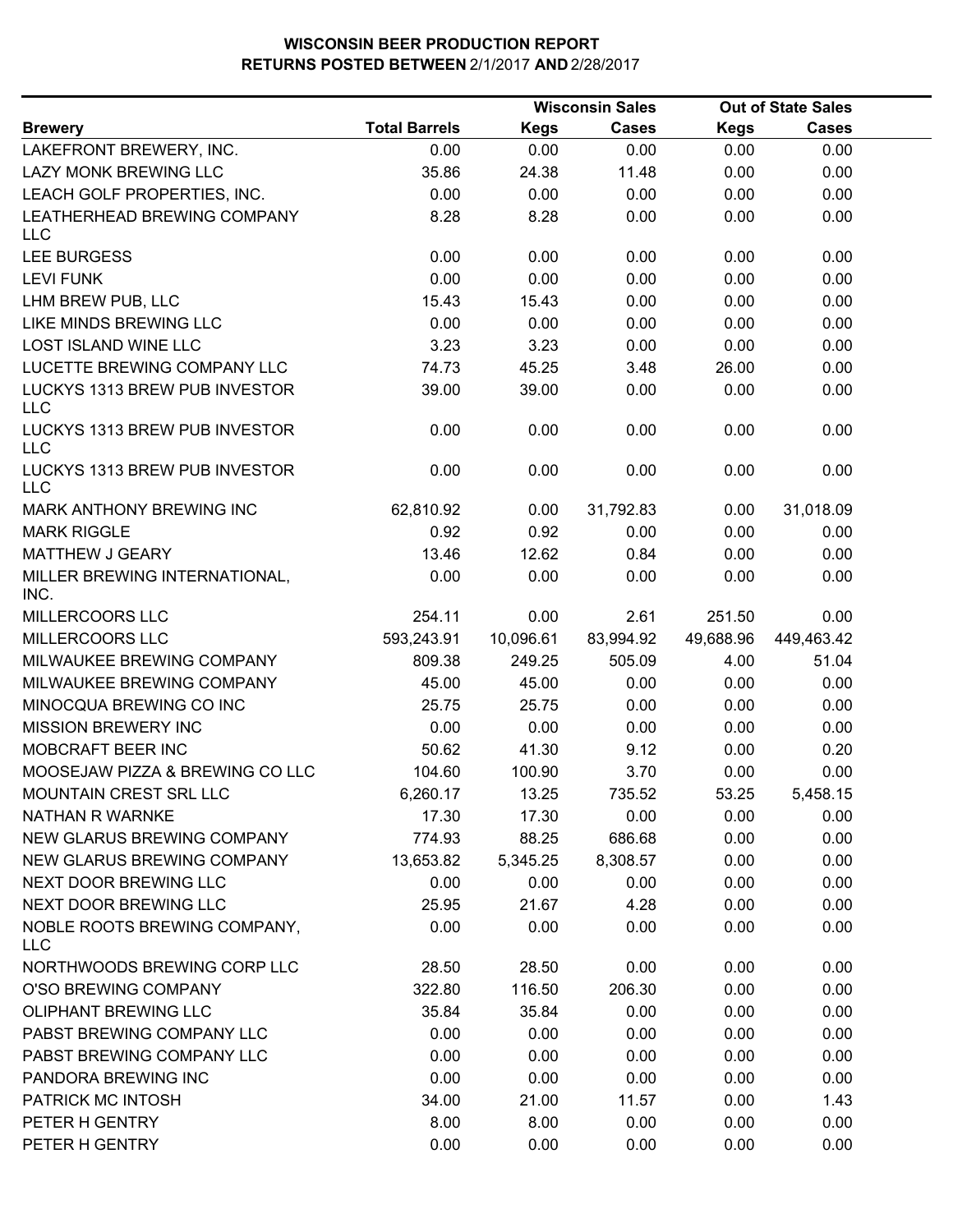|                                              |                      |             | <b>Wisconsin Sales</b> |             | <b>Out of State Sales</b> |  |
|----------------------------------------------|----------------------|-------------|------------------------|-------------|---------------------------|--|
| <b>Brewery</b>                               | <b>Total Barrels</b> | <b>Kegs</b> | <b>Cases</b>           | <b>Kegs</b> | <b>Cases</b>              |  |
| PETER H GENTRY                               | 93.57                | 93.57       | 0.00                   | 0.00        | 0.00                      |  |
| PETER PETERSON                               | 4.00                 | 4.00        | 0.00                   | 0.00        | 0.00                      |  |
| PHUSION PROJECTS LLC                         | 41,594.68            | 0.00        | 1,051.05               | 0.00        | 40,543.63                 |  |
| PIGEON RIVER BREWING LLC                     | 12.75                | 12.75       | 0.00                   | 0.00        | 0.00                      |  |
| PITCHFORK BREWING LLC                        | 17.86                | 17.86       | 0.00                   | 0.00        | 0.00                      |  |
| PLYMOUTH BREWING COMPANY LLC                 | 10.79                | 10.79       | 0.00                   | 0.00        | 0.00                      |  |
| PORT HURON BREWING COMPANY,<br><b>LLC</b>    | 31.36                | 17.71       | 13.65                  | 0.00        | 0.00                      |  |
| POTOSI BREWING COMPANY                       | 858.95               | 175.35      | 425.00                 | 53.40       | 205.20                    |  |
| POTOSI BREWING COMPANY                       | 70.50                | 70.50       | 0.00                   | 0.00        | 0.00                      |  |
| RAIL HOUSE PROPERTIES LLC                    | 26.00                | 26.00       | 0.00                   | 0.00        | 0.00                      |  |
| RAISED GRAIN BREWING COMPANY<br><b>LLC</b>   | 44.84                | 34.54       | 10.30                  | 0.00        | 0.00                      |  |
| RANDOLPH OSKEY                               | 7.97                 | 7.97        | 0.00                   | 0.00        | 0.00                      |  |
| RANDYS FUN HUNTERS BREWERY INC               | 6.00                 | 6.00        | 0.00                   | 0.00        | 0.00                      |  |
| REGAL BRAU BREWING COMPANY LLC               | 4,748.25             | 0.00        | 67.24                  | 0.00        | 4,681.01                  |  |
| RHINELANDER BREWING CO LLC                   | 3,641.04             | 4.00        | 131.88                 | 0.00        | 3,505.16                  |  |
| RICHARD JOSEPH                               | 0.00                 | 0.00        | 0.00                   | 0.00        | 0.00                      |  |
| ROBERT A LARSON                              | 327.76               | 77.17       | 138.75                 | 46.50       | 65.34                     |  |
| ROCK COUNTY BREWING COMPANY<br><b>LLC</b>    | 7.25                 | 7.25        | 0.00                   | 0.00        | 0.00                      |  |
| ROCKY REEF BREWING COMPANY                   | 9.26                 | 9.26        | 0.00                   | 0.00        | 0.00                      |  |
| <b>ROGER MILLER</b>                          | 5.48                 | 5.48        | 0.00                   | 0.00        | 0.00                      |  |
| <b>ROSS M NELSON</b>                         | 0.33                 | 0.00        | 0.33                   | 0.00        | 0.00                      |  |
| RUSH RIVER BREWING LLC                       | 215.39               | 48.35       | 46.24                  | 43.00       | 77.80                     |  |
| <b>RUSTIC VENTURES LLC</b>                   | 64.45                | 39.26       | 25.19                  | 0.00        | 0.00                      |  |
| SAND CREEK BREWING CO LLC                    | 350.52               | 146.92      | 178.50                 | 0.33        | 24.77                     |  |
| SAWMILL BREWING CO INC                       | 16.00                | 16.00       | 0.00                   | 0.00        | 0.00                      |  |
| SILVER CREEK BREWING COMPANY                 | 8.50                 | 8.50        | 0.00                   | 0.00        | 0.00                      |  |
| SLEEMAN BREWING COMPANY USA<br><b>INC</b>    | 28,592.18            | 27.96       | 3,351.91               | 7,185.42    | 18,026.89                 |  |
| <b>SLOCUM LLC</b>                            | 97.30                | 97.30       | 0.00                   | 0.00        | 0.00                      |  |
| SOUTH SHORE BREWERY, INC.                    | 57.10                | 30.72       | 16.72                  | 2.33        | 7.33                      |  |
| SOUTH SHORE BREWERY, INC.                    | 7.33                 | $-7.33$     | 7.33                   | 7.33        | 0.00                      |  |
| SPB LLC                                      | 4,518.00             | 594.50      | 1,215.25               | 69.25       | 2,639.00                  |  |
| SPRECHER BREWING COMPANY, INC.               | 475.05               | 173.06      | 237.20                 | 11.74       | 53.05                     |  |
| STARBOARD BREWING COMPANY LLC                | 9.00                 | 9.00        | 0.00                   | 0.00        | 0.00                      |  |
| STEELHEAD ALEWORKS LLC                       | 10.00                | 10.00       | 0.00                   | 0.00        | 0.00                      |  |
| STILLMANK BREWING COMPANY                    | 87.40                | 40.92       | 46.48                  | 0.00        | 0.00                      |  |
| STONE CELLAR BREWPUB, INC.                   | 231.31               | 231.31      | 0.00                   | 0.00        | 0.00                      |  |
| SUGAR CREEK ACQUISITION LLC                  | 0.00                 | 0.00        | 0.00                   | 0.00        | 0.00                      |  |
| <b>TAILGATE BEER LLC</b>                     | 0.00                 | 0.00        | 0.00                   | 0.00        | 0.00                      |  |
| THE BENJAMIN BEER COMPANY INC                | 3.00                 | 3.00        | 0.00                   | 0.00        | 0.00                      |  |
| THE BRONX BREWERY, LLC                       | 0.00                 | 0.00        | 0.00                   | 0.00        | 0.00                      |  |
| THE EAU CLAIRE BREWING PROJECT<br><b>LLC</b> | 178.51               | 87.25       | 91.26                  | 0.00        | 0.00                      |  |
| THE ENLIGHTENED IMBIBER LLC                  | 20.50                | 20.50       | 0.00                   | 0.00        | 0.00                      |  |